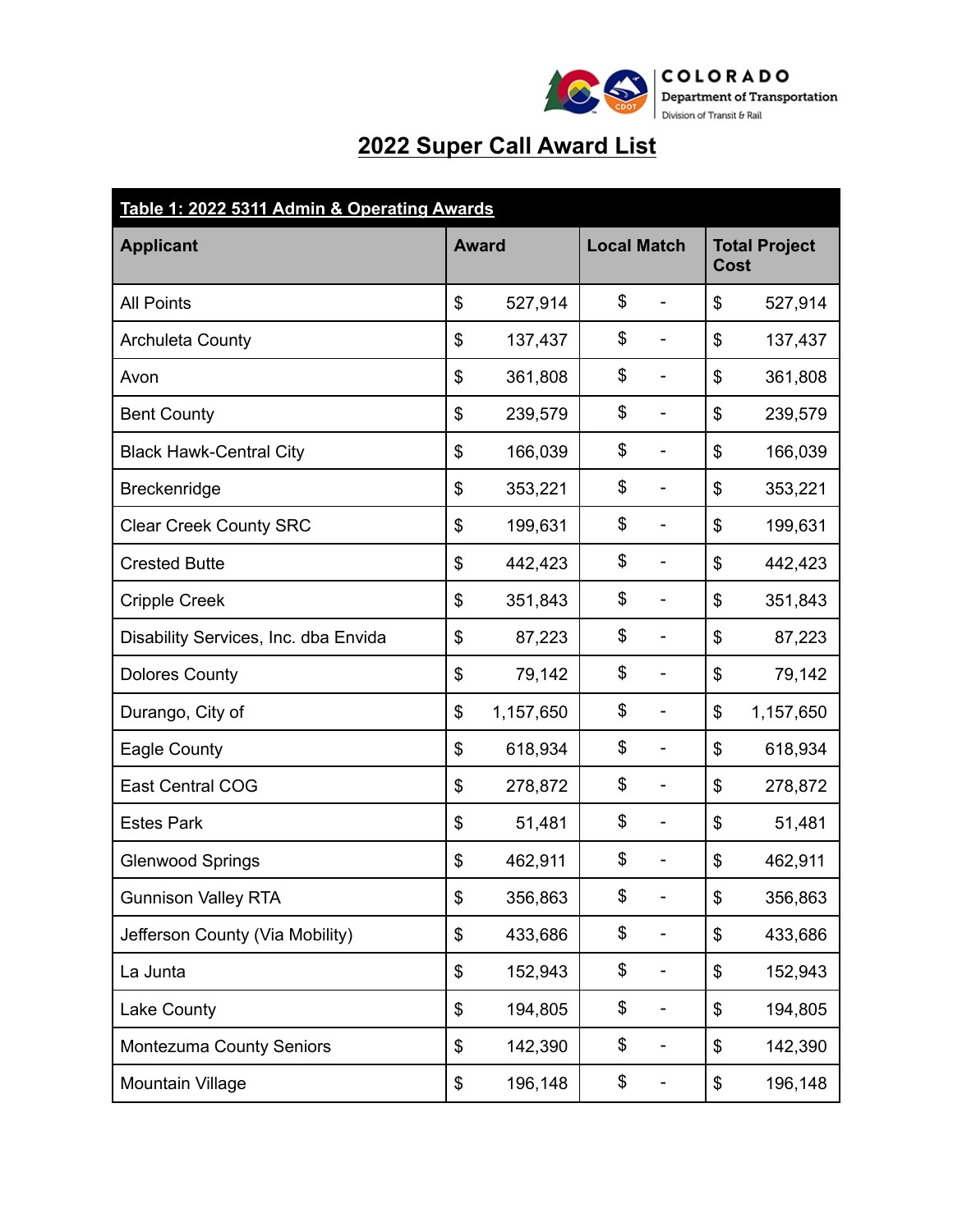| <b>NECALG</b>                     | \$             | 700,247    | \$<br>-                        | \$<br>700,247    |
|-----------------------------------|----------------|------------|--------------------------------|------------------|
| Neighbor to Neighbor (Eagle Line) | $\mathfrak{S}$ | 100,756    | \$<br>-                        | \$<br>100,756    |
| Neighbor to Neighbor              | \$             | 218,153    | \$<br>-                        | \$<br>218,153    |
| Park County                       | \$             | 66,190     | \$<br>$\overline{a}$           | \$<br>66,190     |
| <b>Prowers County</b>             | \$             | 317,604    | \$<br>-                        | \$<br>317,604    |
| <b>RFTA</b>                       | \$             | 1,767,530  | \$<br>÷,                       | \$<br>1,767,530  |
| <b>SCCOG</b>                      | \$             | 478,694    | \$<br>-                        | \$<br>478,694    |
| <b>SMART</b>                      | \$             | 267,936    | \$<br>$\overline{a}$           | \$<br>267,936    |
| <b>Snowmass Village</b>           | \$             | 528,927    | \$<br>$\overline{a}$           | \$<br>528,927    |
| <b>SRDA</b>                       | \$             | 151,285    | \$<br>$\overline{a}$           | \$<br>151,285    |
| <b>Steamboat Springs</b>          | \$             | 678,662    | \$<br>$\overline{\phantom{0}}$ | \$<br>678,662    |
| <b>SOCOCAA</b>                    | \$             | 362,050    | \$<br>-                        | \$<br>362,050    |
| Summit County (Summit Stage)      | \$             | 686,486    | \$<br>-                        | \$<br>686,486    |
| <b>Teller Senior Coalition</b>    | \$             | 186,426    | \$<br>÷,                       | \$<br>186,426    |
| <b>Telluride</b>                  | \$             | 219,544    | \$<br>$\overline{\phantom{0}}$ | \$<br>219,544    |
| Upper Arkansas Area COG           | \$             | 415,415    | \$<br>-                        | \$<br>415,415    |
| Vail                              | \$             | 337,234    | \$<br>$\overline{\phantom{0}}$ | \$<br>337,234    |
| Via Mobility                      | \$             | 454,409    | \$<br>$\overline{a}$           | \$<br>454,409    |
| <b>Winter Park</b>                | \$             | 332,719    | \$<br>$\overline{\phantom{0}}$ | \$<br>332,719    |
| <b>Total</b>                      | \$             | 15,263,212 | \$                             | \$<br>15,263,212 |

| Table 2: 2022 5310 Operating Awards                   |              |        |                    |                          |                              |        |
|-------------------------------------------------------|--------------|--------|--------------------|--------------------------|------------------------------|--------|
| <b>Agency</b>                                         | <b>Award</b> |        | <b>Local Match</b> |                          | <b>Total Project</b><br>Cost |        |
| <b>Mountain Family Center</b>                         | \$           | 50,000 | \$                 | $\overline{\phantom{a}}$ | \$                           | 50,000 |
| Northwest Colorado Center for<br>Independence (NWCCI) | \$           | 66,676 | \$                 | ۰                        | \$                           | 66,676 |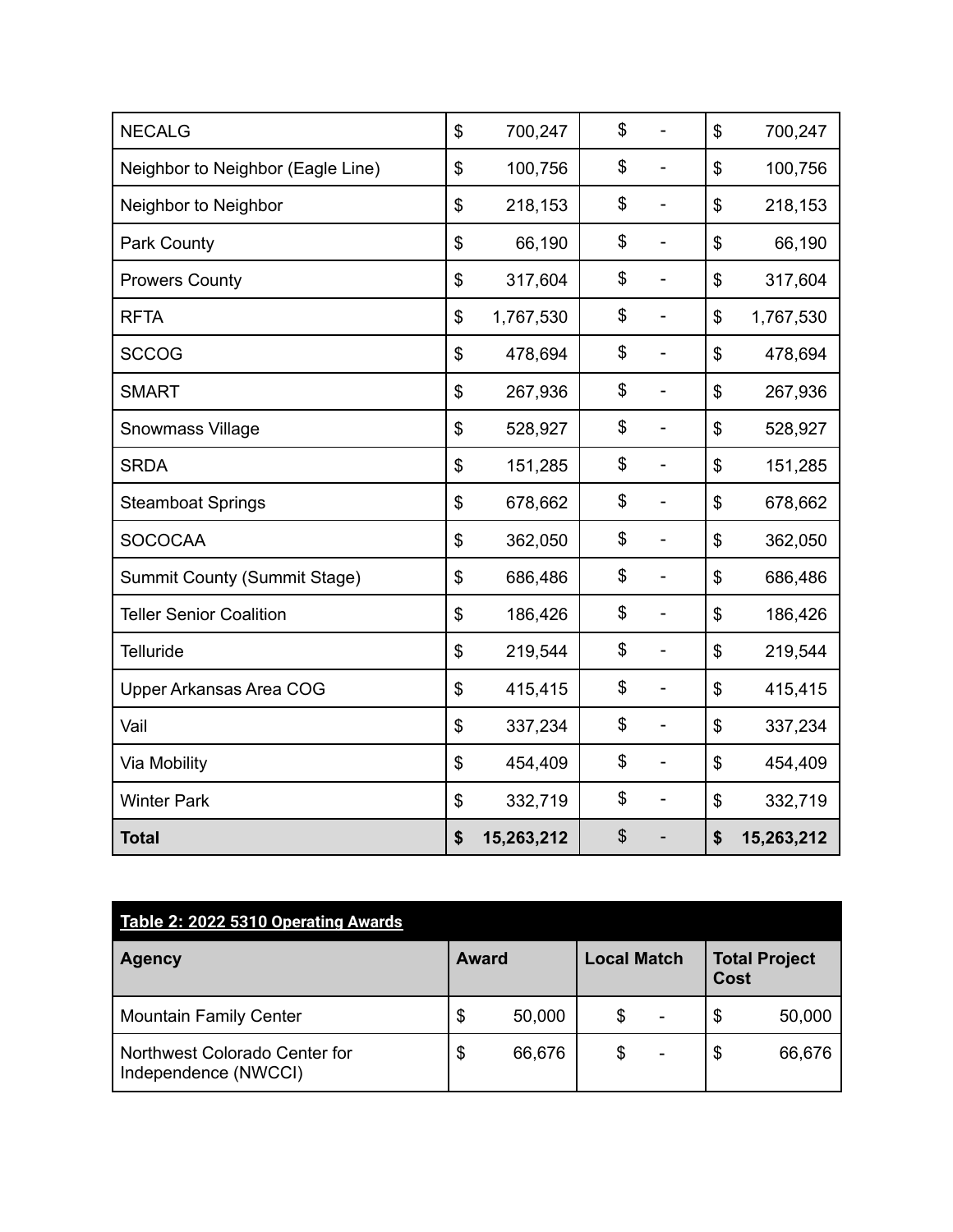| Southwest Center for Independence                                 | 65,000       |  | ۰ | \$ | 65,000  |
|-------------------------------------------------------------------|--------------|--|---|----|---------|
| Senior Resource Development Agency,<br>Pueblo, Inc. (Pueblo SRDA) | \$<br>85,000 |  |   | \$ | 85,000  |
| <b>Via Mobility Services</b>                                      | 481,080      |  |   | \$ | 481,080 |
| <b>Total</b>                                                      | 382,765      |  |   | S  | 382,765 |

| Table 3: 2022 5310 Mobility Management Awards                   |    |           |    |                    |               |           |  |  |  |                                       |
|-----------------------------------------------------------------|----|-----------|----|--------------------|---------------|-----------|--|--|--|---------------------------------------|
| <b>Agency</b>                                                   |    | Award     |    | <b>Local Match</b> |               |           |  |  |  | <b>Total Project</b><br><b>Amount</b> |
| Durango, City of                                                | \$ | 73,500    | \$ | 18,375             | \$            | 91,875    |  |  |  |                                       |
| <b>Montrose County Senior Citizens</b><br>Transportations, Inc. | \$ | 111,040   | \$ | 27,760             | \$            | 138,800   |  |  |  |                                       |
| North Front Range MPO (NFRMPO)                                  | \$ | 28,400    | \$ | 7,100              | \$            | 35,500    |  |  |  |                                       |
| Northwest Colorado Council of<br>Governments (NWCCOG)           | \$ | 97,480    | \$ | 24,370             | $\mathcal{L}$ | 121,850   |  |  |  |                                       |
| Southeast Colorado Enterprise<br>Development                    | \$ | 59,260    | \$ | 14,815             | \$            | 74,075    |  |  |  |                                       |
| Southwest Colorado Council of<br>Governments (SWCCOG)           | \$ | 42,300    | \$ | 10,575             | $\$\$         | 52,875    |  |  |  |                                       |
| Mesa County                                                     | \$ | 61,400    | \$ | 15,350             | \$            | 76,750    |  |  |  |                                       |
| North Front Range MPO (NFRMPO)                                  | \$ | 115,000   | \$ | 28,750             | \$            | 143,750   |  |  |  |                                       |
| <b>Via Mobility Services</b>                                    | \$ | 573,240   | \$ | 143,310            | \$            | 716,550   |  |  |  |                                       |
| <b>Total</b>                                                    | \$ | 1,909,376 | \$ | 290,405            | \$            | 1,452,025 |  |  |  |                                       |

| Table 4: 5304 Planning Awards |              |        |                    |                                 |        |
|-------------------------------|--------------|--------|--------------------|---------------------------------|--------|
| Applicant                     | <b>Award</b> |        | <b>Local Match</b> | <b>Total</b><br>Project<br>Cost |        |
| City of Craig                 | \$           | 40,000 | \$<br>10,000       | \$                              | 50,000 |